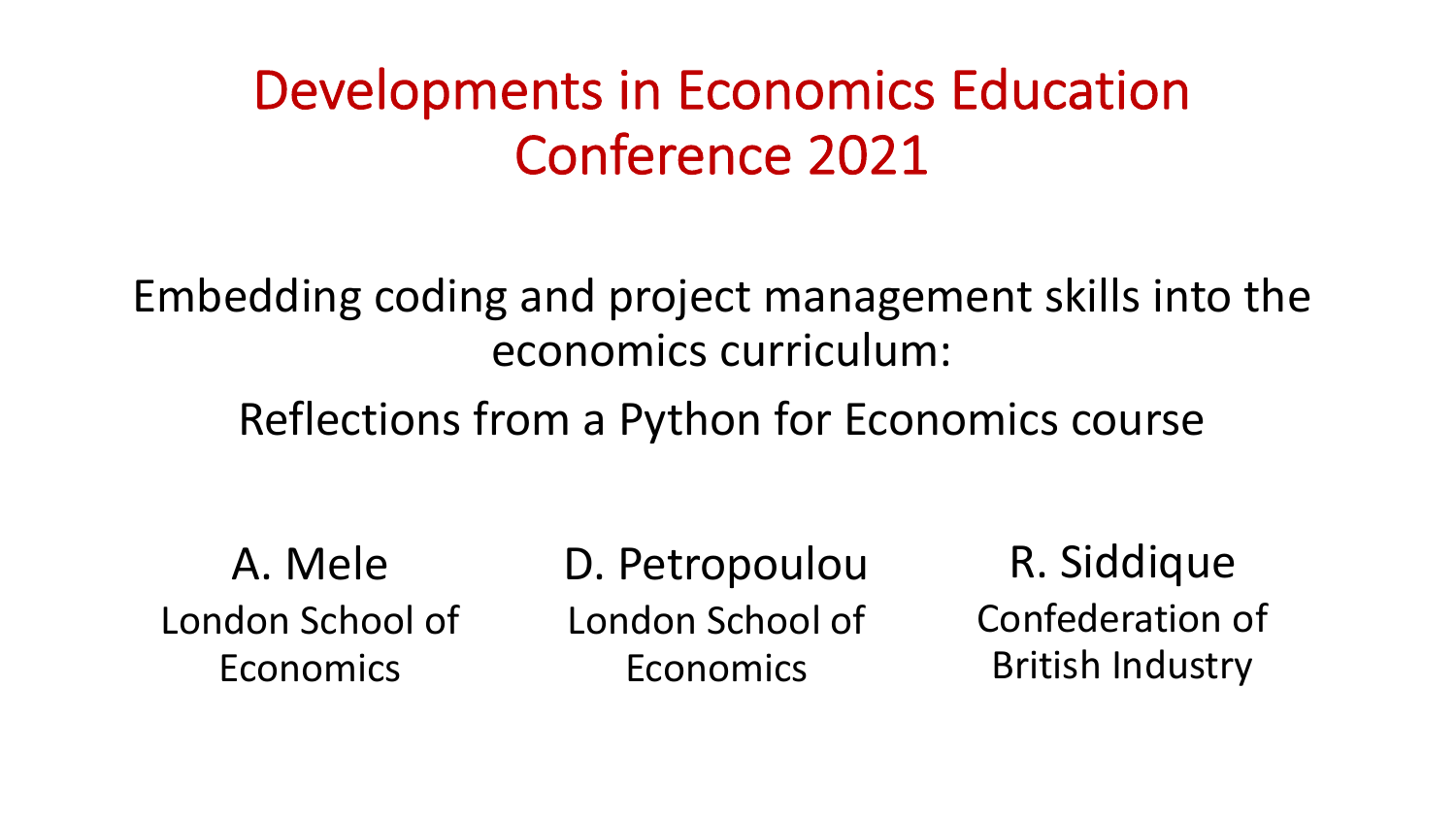### **Motivation**

- Employer surveys highlight the need to broaden skill development in Economics degrees
	- Data analysis and coding; research
	- Application of knowledge; Creativity
	- Project management and collaboration
	- Writing and presentation
- Python is the fastest-growing coding language, with a growing community of economists embracing its use for economics research
	- Free, and with relatively simple syntax
- Growing student interest in coding activities (NSS, student representatives)
- The Python for Economics Week/Weekend supports two priority areas
	- Embedding research practices into the educational experience of economics students
	- Engaging student and alumni communities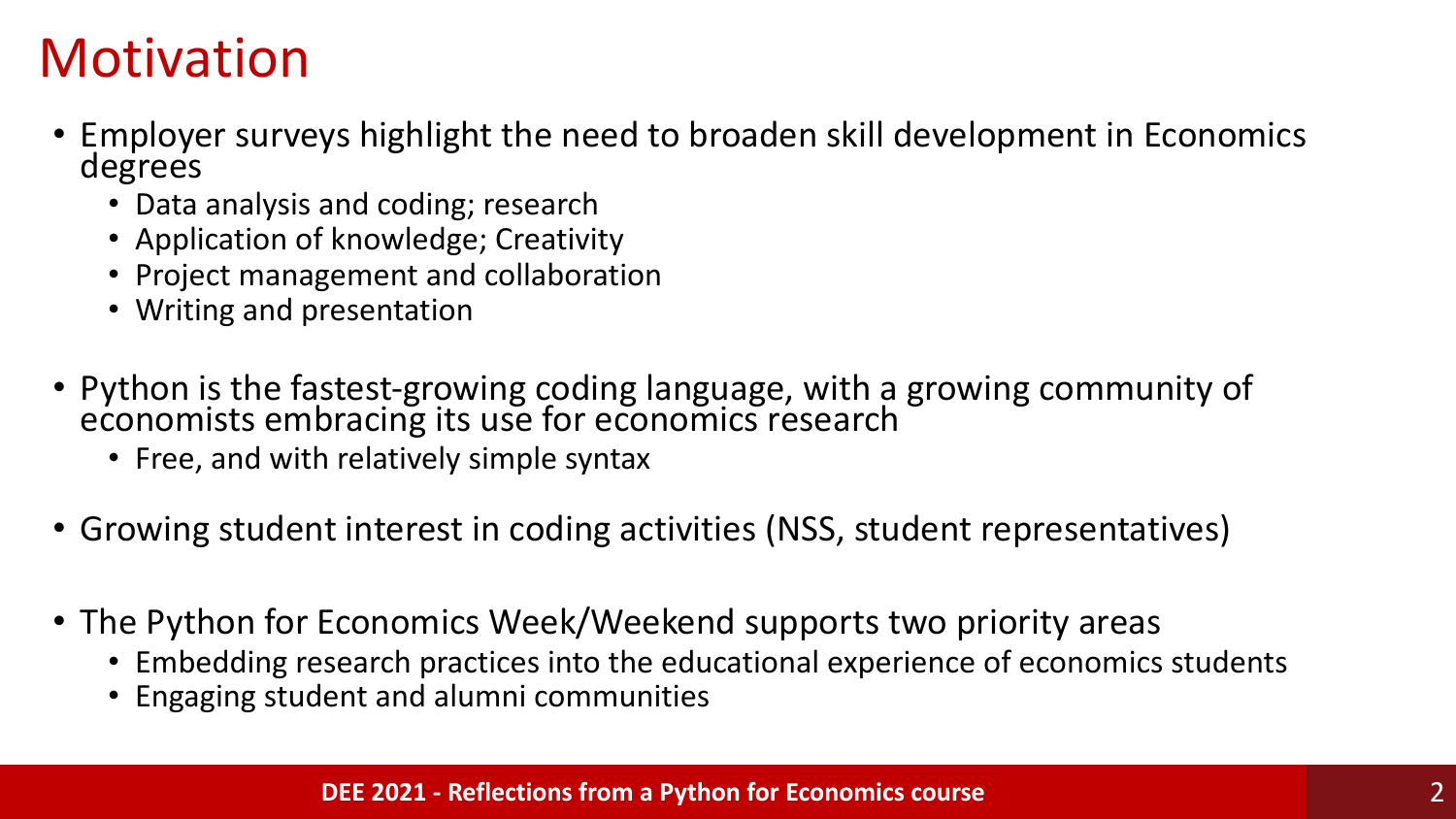#### What we did

- Introduced an extra-curricular Python for Economics course introducing students to Python techniques useful for economics research
- Students worked on a project in groups of around 5 with a Coach
- **2019-20:** Python for Economics Weekend
	- intensive, in-person entirely synchronous session; two were run, each with around 30 students from all years of study
- **2020-21:** Virtual Python for Economics Week
	- online over a week; mix of synchronous (in Zoom) and asynchronous; student collaboration in Teams; around 40 Year 2 and 3 students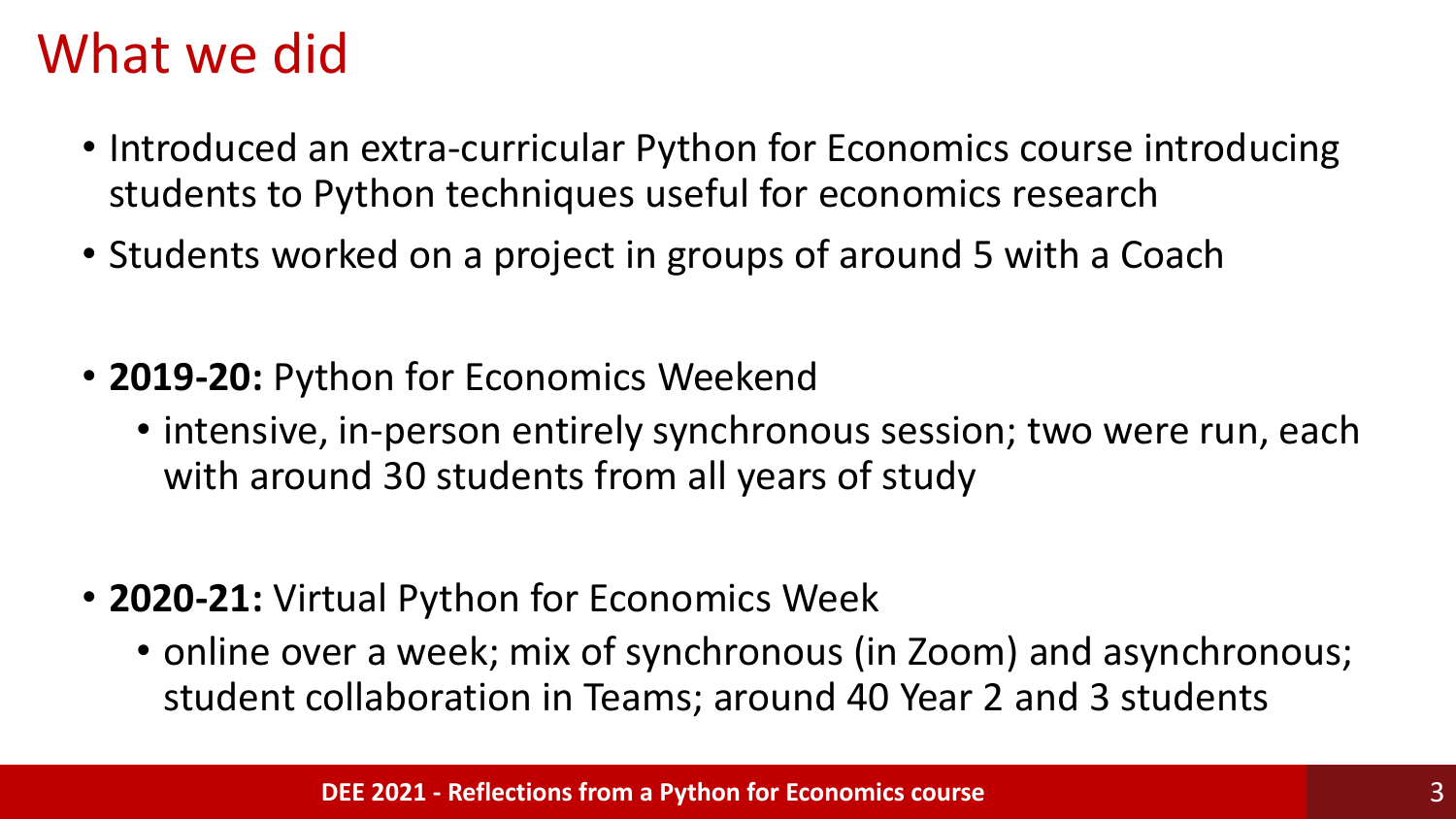### Course design: pre-sessional course and training

- Pre-sessional asynchronous online Introduction to Python course with diagnostic test (Moodle page linking to Dataquest) – no more than 16 hours of effort; threshold mark to participate
- In person support over three weeks to assist students with installation/presessional
- Coaches (largely students with extensive Python knowledge) were required to attend a specially designed training session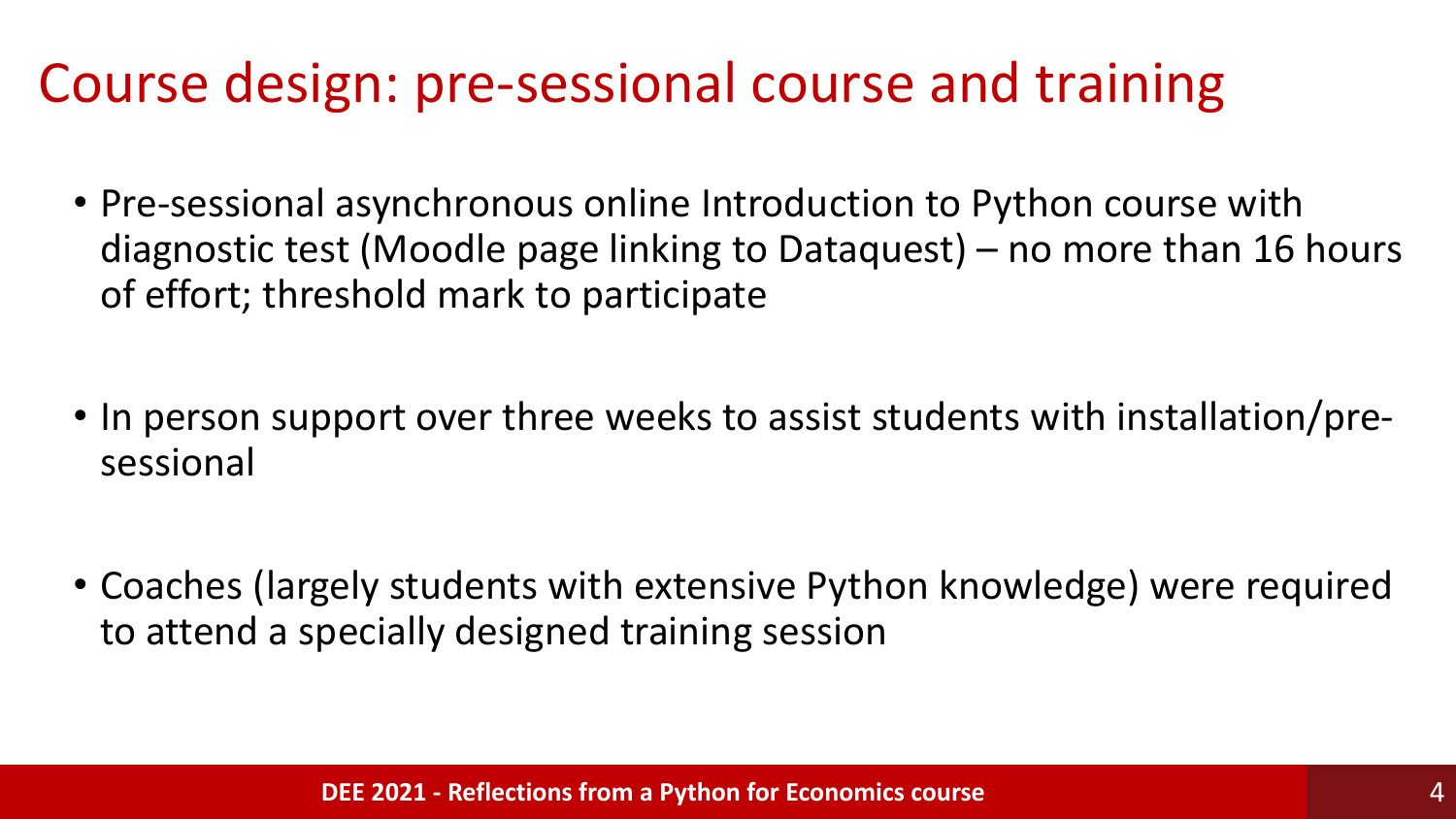## Python for Economics course design

- Synchronous taught content (in person/Zoom) in four blocks: GitHub and version control, data cleaning, analytics, and visualisations
- Students randomly assigned to teams of around 5 and to one of six projects (four applied economics projects and two simulations); choose team name.
- Each team given a reading list, brief description, relevant datasets and a coach; open enough for students to formulate their own research questions
- Some structured milestones for project and check-in meetings
- Objective: group presentation of findings on final day. Certificate upon completion.
- Alumni panel discussion and social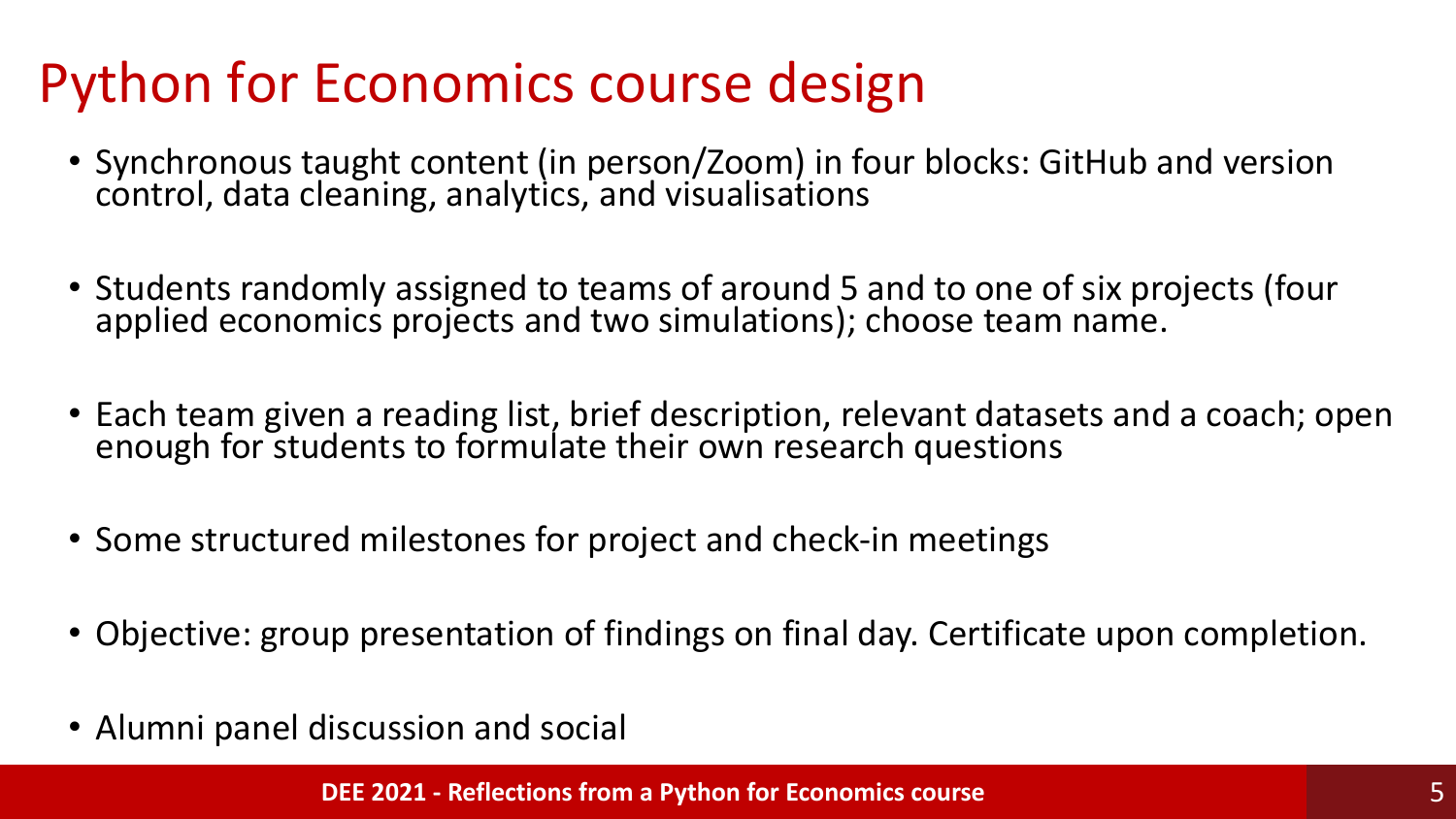# Python Projects

- Consumer prices, cost of living and inflation
- Gravity model of trade
- Happiness and GDP
- Health and inequality
- Schelling segregation model (simulation)
- Solow growth model (simulation)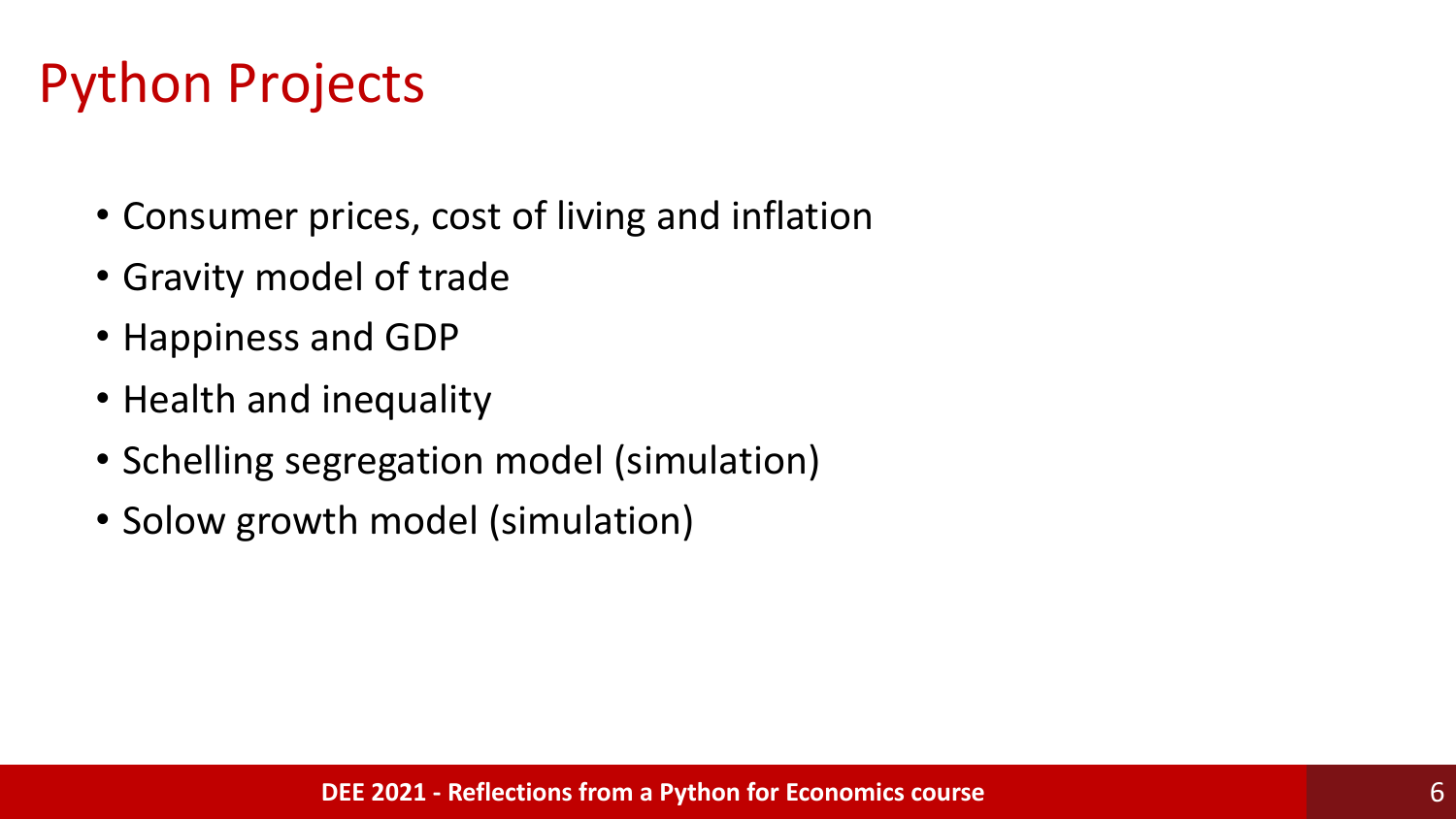### Example: Health and Inequality

OECD figures suggest that the UK has among the highest levels of income inequality in the European Union, as measured by the Gini coefficient. Income inequality brings with it inequalities in opportunity and across other dimensions such as health and education.

In 2019 the Institute for Fiscal Studies with Professor Angus Deaton launched the Deaton Review. A 5-year review into examining income and wealth inequalities, but also differences in health outcomes, political power and economic opportunities in British society and across the world.

The pandemic has exacerbated the inequalities that were already present in society, and brought to light many inequalities such as variation in digital connectivity and access to health care provision.

#### **Topics covered**

- Income inequality
- Covid-19 and health outcomes

#### Data sets

- London borough profiles [Link]  $\bullet$
- Cross-country inequalities [Link]  $\bullet$
- England and Wales, Index of multiple deprivation [Link] plus shape files [Link]
- UK Covid-19 cases and deaths [Link]

#### **DEE 2021 - Reflections from a Python for Economics course**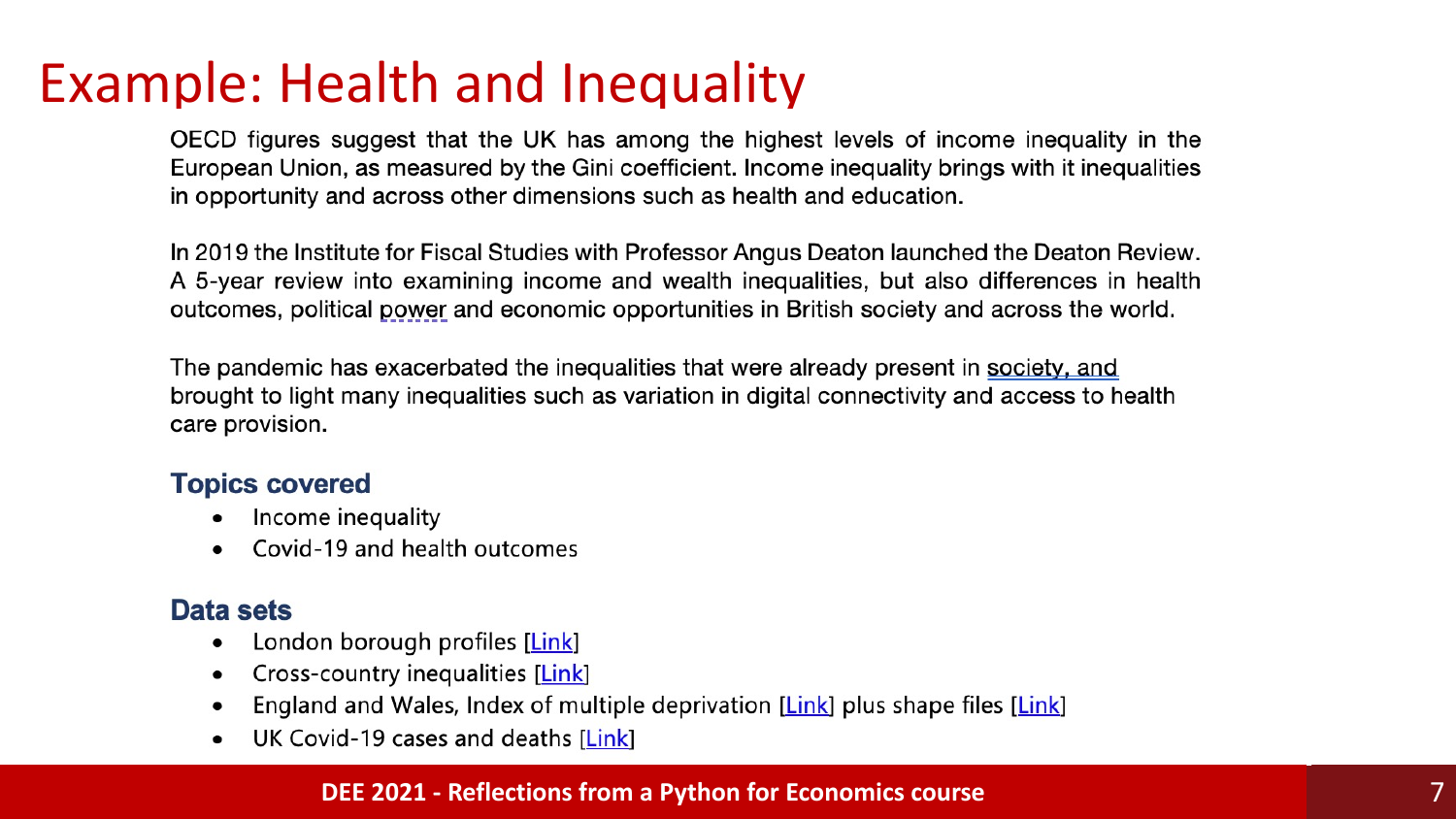### Example: Health and Inequality

#### **Reading list**

Atkinson, A. (2015) Inequality: what can be done? LSE International Inequalities Institute. [Link]

Neumayer, E. (2016) Inequalities of Income and Inequalities of Longevity: A Cross-Country Study. [Link]

Neumayer, E. (2017) Regional Inequalities in Premature Mortality in Great Britain. [Link]

Covid-19 impact Davenport, A. et al (2020) The geography of the COVID-19 crisis in England. Including datasets Link

Deaton, A. (2021) COVID-19 and global income inequality. [Link]

Public Health England (2020) Disparities in the risk and outcomes of COVID-19. [Link]

ONS (2020) Updating ethnic contrasts in deaths involving the coronavirus (COVID-19), England and Wales: deaths occurring 2 March to 28 July 2020. [Link]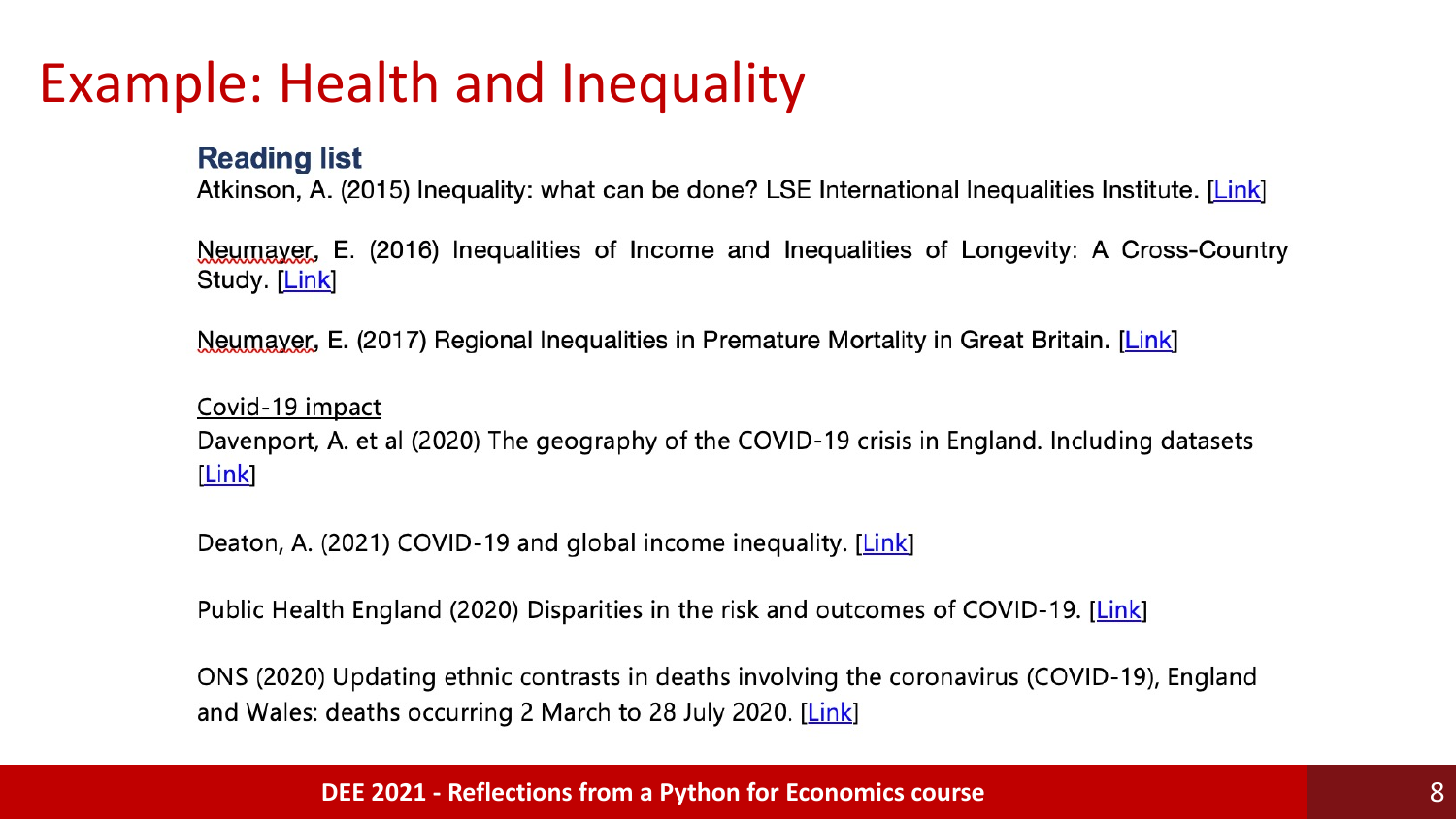## Survey results

- Good mix of beginners and experienced coders; good mix across years of study; good gender balance
- All students were invited to complete a survey upon completion
- Evaluative questions on a Likert scale; opportunity to comment
- Pooling across academic years, 71 respondents, with mean responses ranging from 3.8 to 4.4 (out of 5)
- Highest scores attributed to the format of the course, the value of the student coaches and the alumni panel
- 63 students would recommend the course to others (the rest Maybe)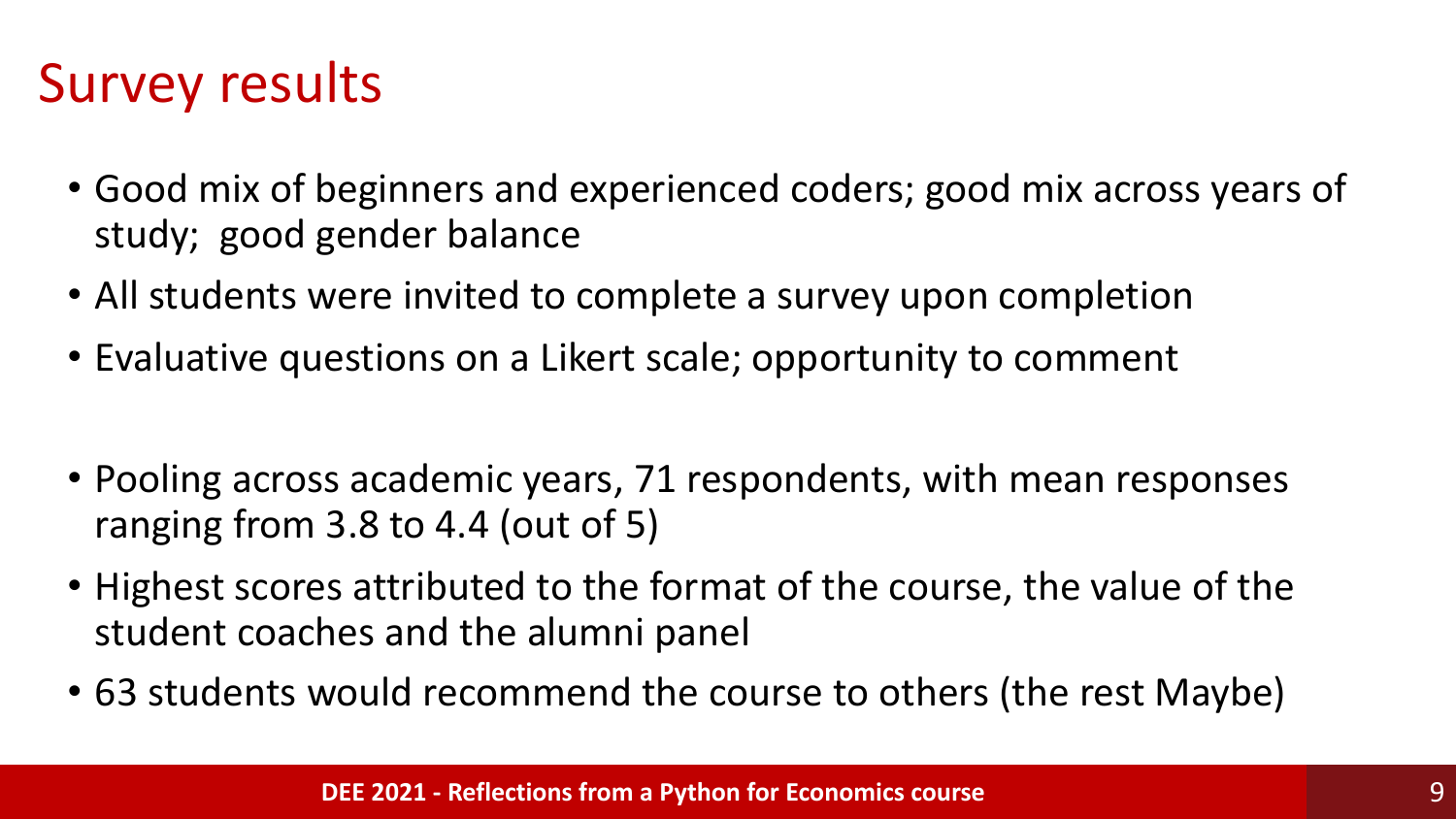### Survey comments: key strengths

*"The fact that it wasn't too structured so that we were able to do what we want. Also, the*  fact that we all were able to do different projects was good so that we could learn from *each presentation. I appreciated the fact that we had our own coach for each group." (2020)*

*"I loved the fact that it was over a week and that there were coaches on hand to help out. I felt that the coaches were very supportive and Teams was an excellent platform for communication …one of my favourite weeks of the year so far!" (2021 participant)*

*"The Python for Economics events…made me consider tech and data as a career and I talked about the experience and the group work so much in my interviews. Even now, I am using the data cleaning techniques I learnt from the event every day at my internship!" (2020 and 2021)*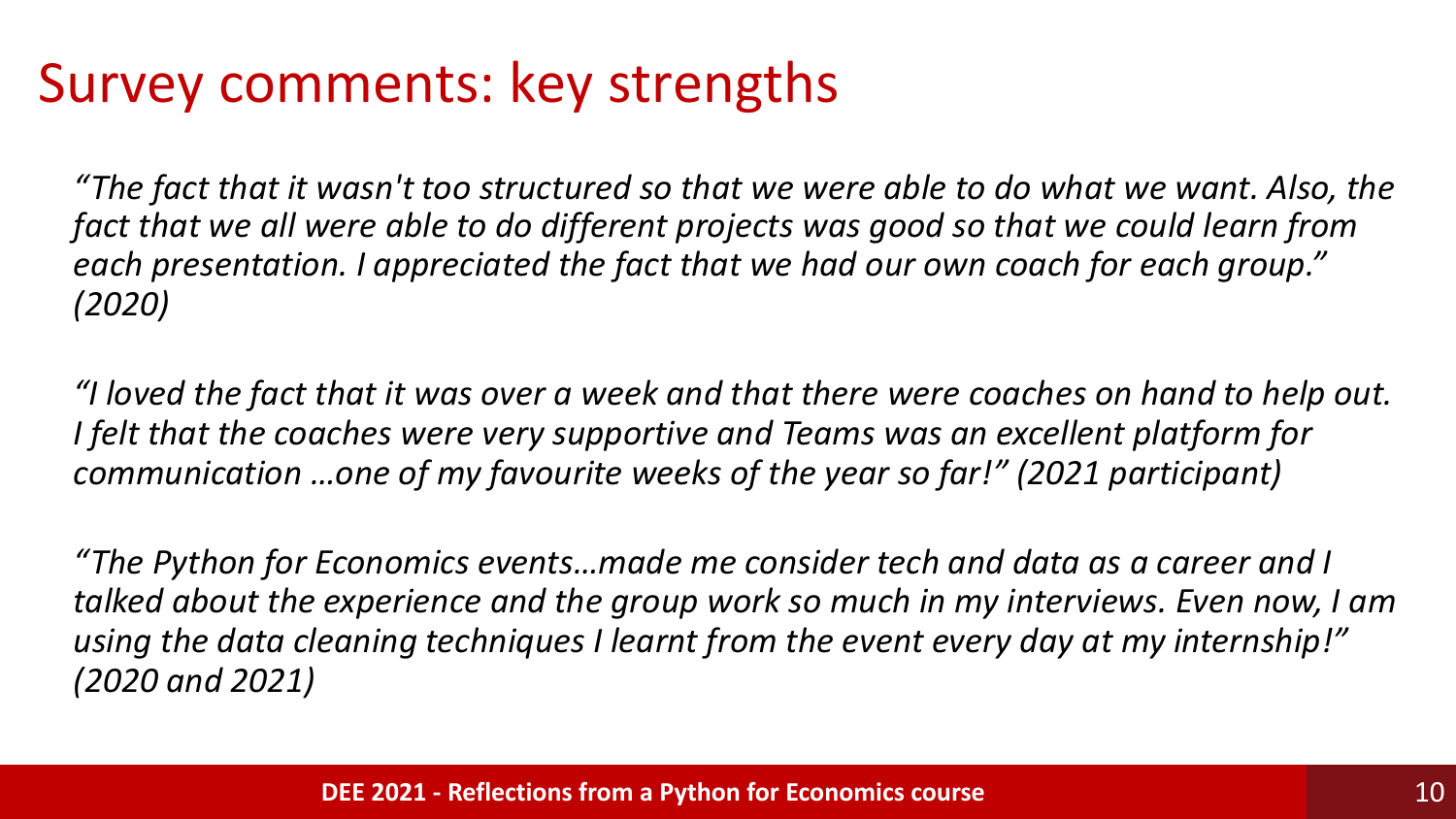### Survey comments: initial challenges

*"Really felt lost in the coding, the jump from the online course to the session was extremely big for me" (2020)*

*"I think maybe having the deadline for the online course closer to the weekend" (2020)*

*"I feel like there was too much content compressed into 2 days. I think a better format would be to hold it over 2 weekends instead…. " (2020)*

*"I think that additional handouts or materials can be provided prior to the course to introduce 1st-year students to the econometrics knowledge required." (2020)*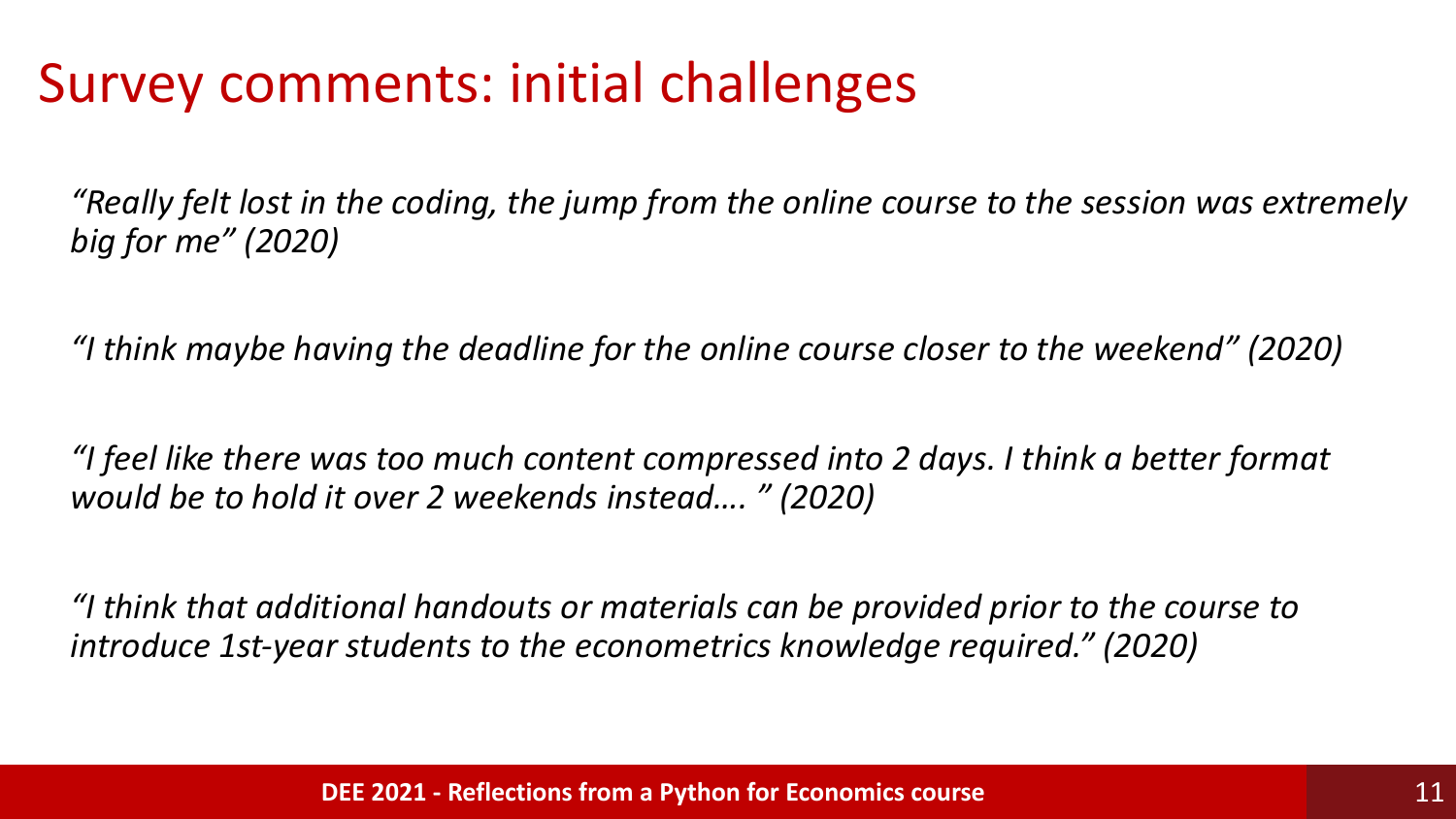#### Survey comments: importance of networking/follow up

*"Please create a Python mailing list! I would love to participate in any coding opportunities over the summer, and if there are Econ research projects including Python I (along with many others) would be delighted to sign up. Thanks again!" (2021 participant)*

*"It would be really good to have a continuation of this weekend, based on the skills we have learnt" (2020 participant)*

What would you like to see more of? The overwhelming majority chose: *Meet ups, opportunities to discuss code and work on a project*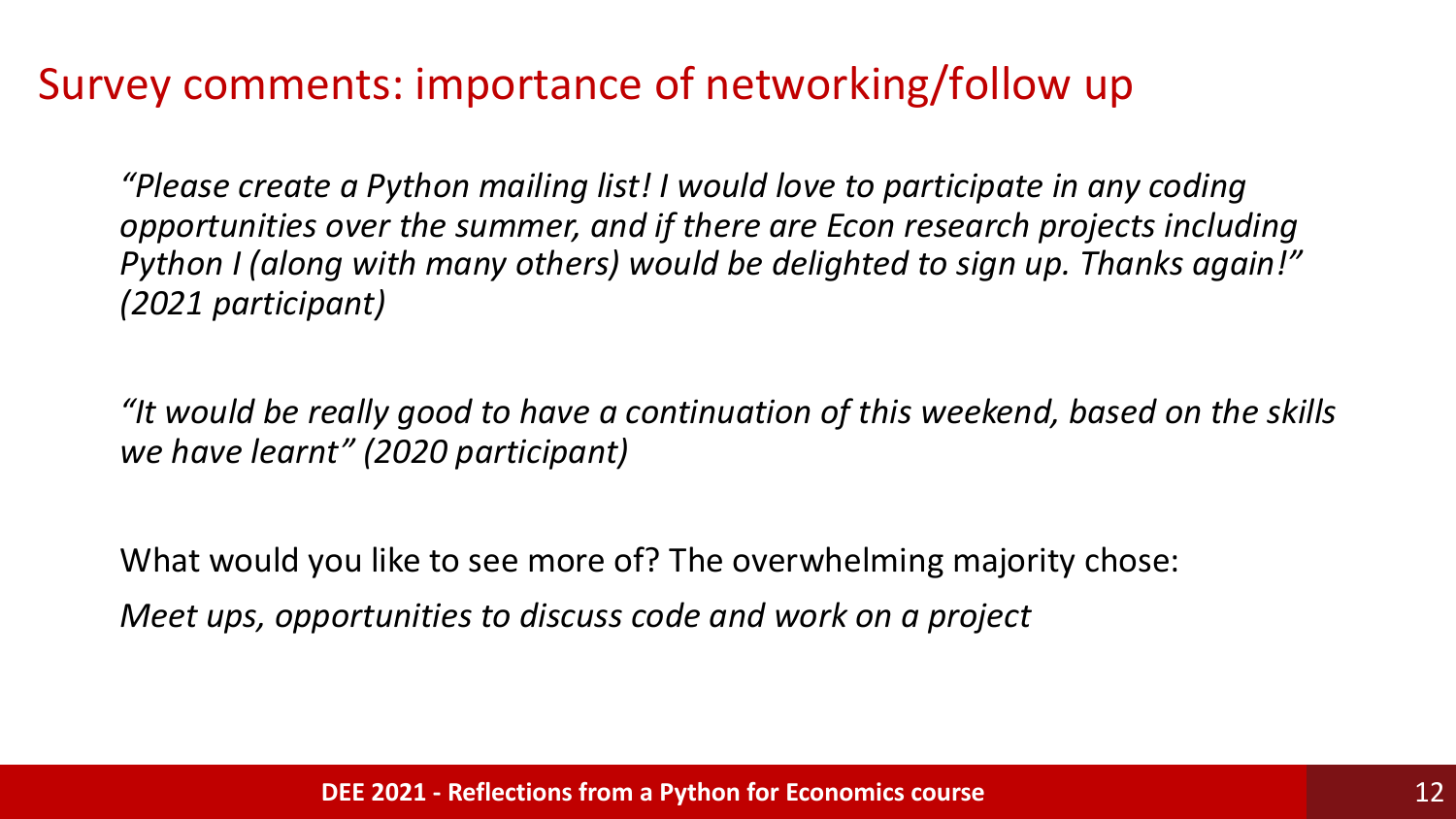# Insights

- Components and timing of self-study pre-sessional is key
- Pitch and tone of communications matters e.g. weekend vs hackathon
- Value added: coding driven by the underlying economic rationale
- Knowledge of econometrics proved important, so restricting to Years 2 and 3 led to more balanced groups and an improved overall student experience
- A week gave more time for review of related literature, reflection and iterations of analysis; more effective project management; led to higher quality presentations
- Value of 'milestones' and structure on length/scope of final presentation.
- Virtual model scalable; coaches can oversee multiple teams asynchronously
- Networking, links to employability and follow-up are important.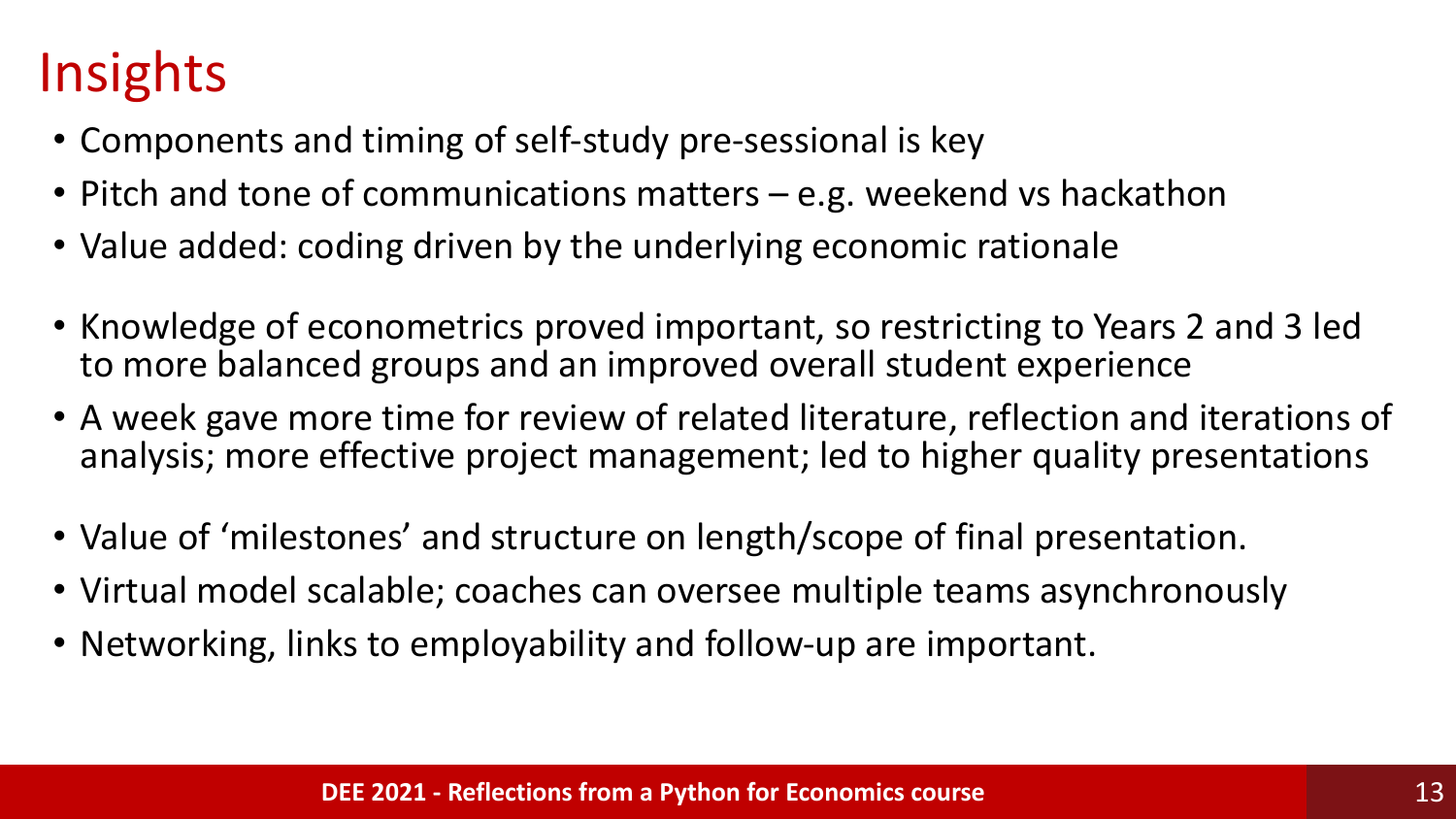#### What next?

2021-21 and beyond:

- Python training now embedded into the formal Year 1 curriculum for all students, leading up to a piece of group coursework. Pacing more gradual.
- Python for Economics Week available as an extra-curricular in Years 2 and 3 – mix of in person and online